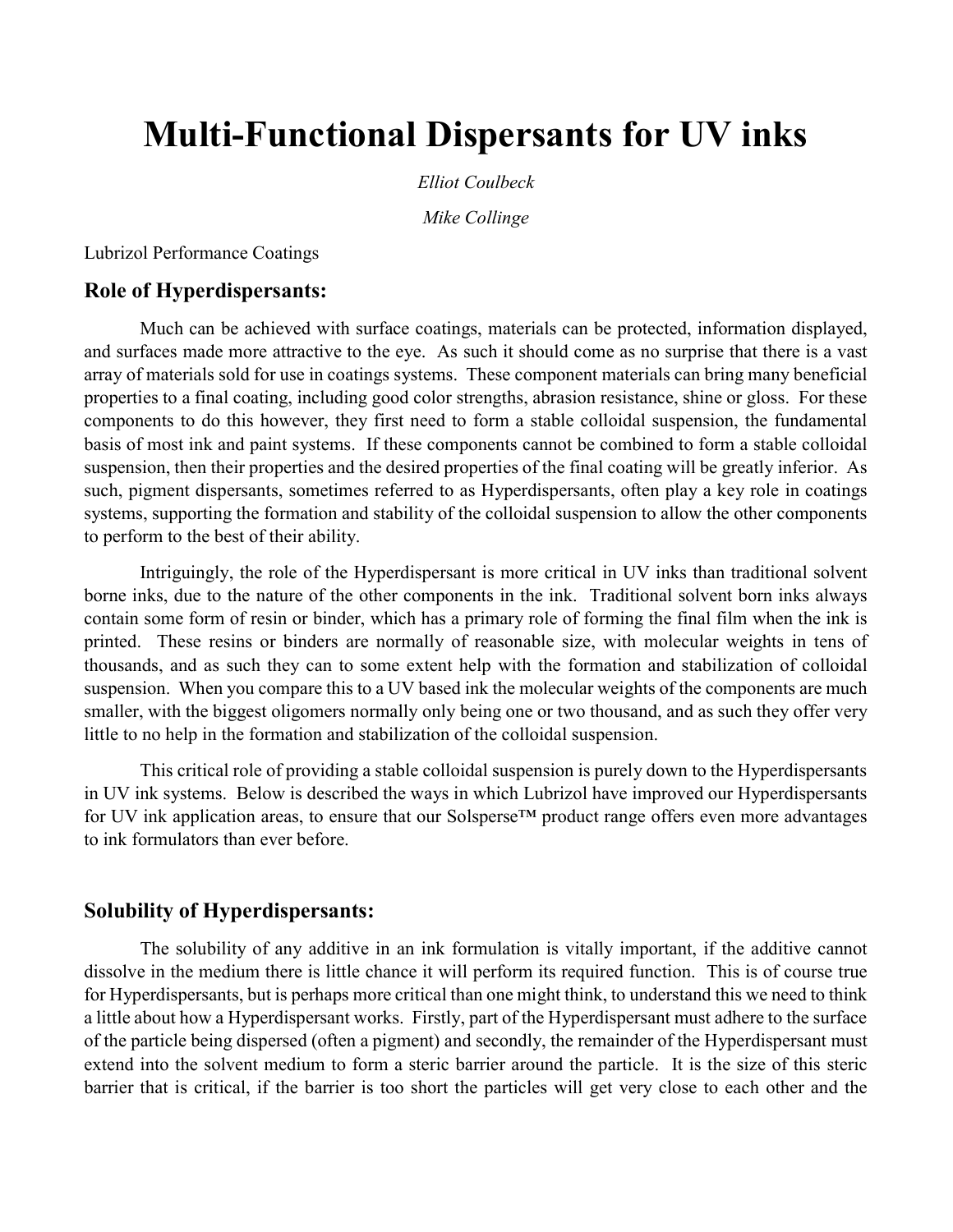attraction forces between the two particles will be too great, resulting in flocculation. However, if the barrier is long enough the particles can be held at greater distance, reducing attractive forces, and a stable colloidal suspension formed.

 For an effective steric barrier of the correct size to be formed around the particle then part of the Hyperdispersant, often referred to as the steric stabilization chain, must be fully extended into the medium. If this part of the Hyperdispersant is not fully soluble then this chain will contract, and the steric barrier will not be of sufficient length to keep the particles in a stable colloidal suspension, as shown in Figure 1.



Figure 1: Effect of solubility on steric stabilization chain length

As such Lubrizol have developed two new Hyperdispersants with novel steric stabilization chains which have greater solubility than the market standard products, one designed to stabilize organic pigments and another for inorganic pigments and mineral fillers. The increased solubility of these products over the market standard offers mean that the products work in a broader range of UV monomers and oligomers. However, it also means that we can obtain better performance in monomer/oligomer mixture were the steric chains are now more solvated than market standard products. This can be seen in Figure 2 where we have milled the listed pigments in DPGDA with glass beads for one hour using a market standard product and separately using our novel Hyperdispersant and then measured the viscosity of the resulting millbases obtained. This clearly shows that the increased solvation of the novel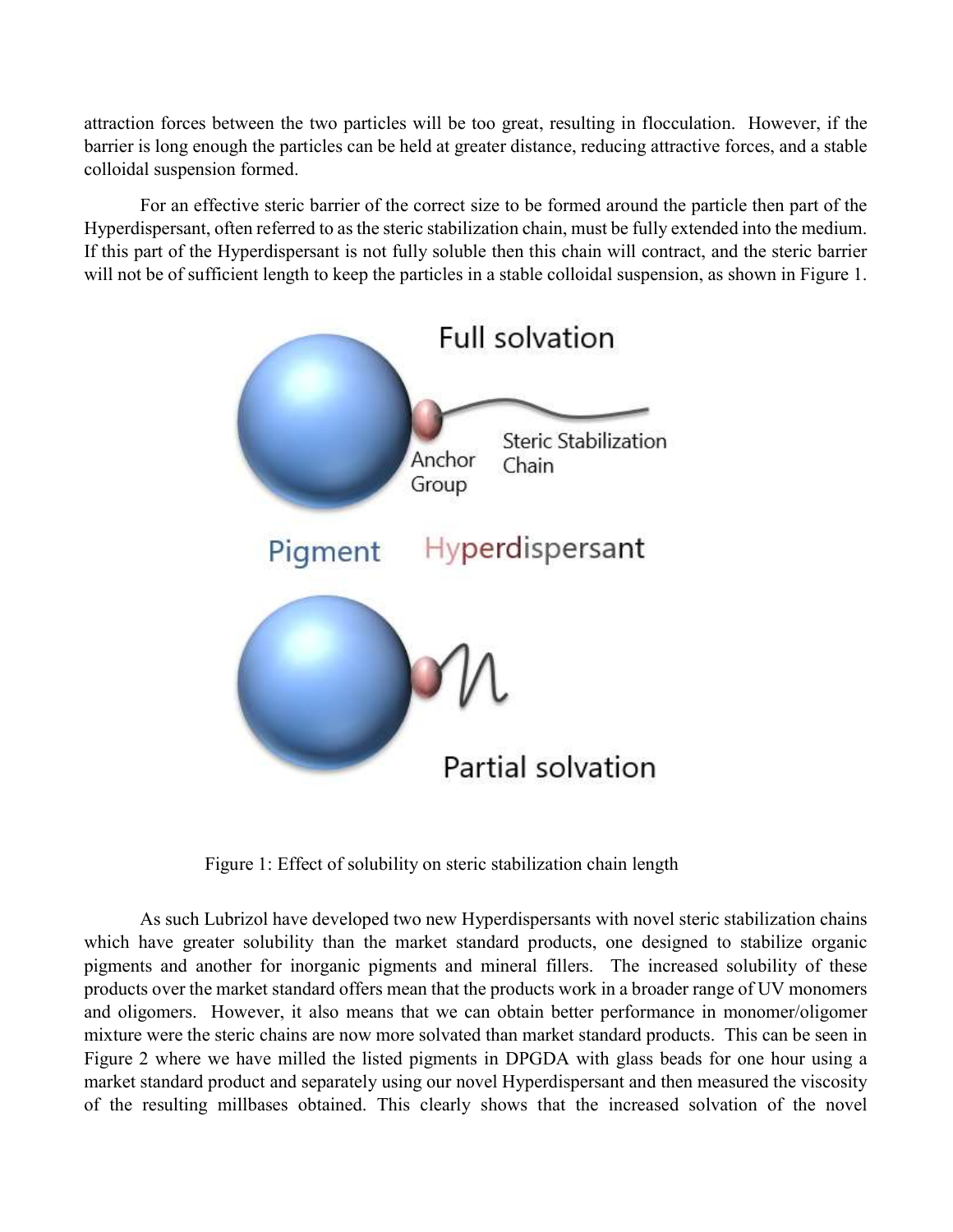Hyperdispersants steric stabilization chain gives lower millbase viscosity for a range of pigments due to increased solvation of the chains in the monomer/oligomer mixture.



Figure 2: Impact of improved Hyperdispersant solubility dispersant on organic pigments

## Challenging Pigments:

By increasing the solubility of our Hyperdispersants we have managed to improve the performance across a range of pigments, however there are some pigments that offer additional challenges. One such example of this is Pigment Yellow 13, a widely used and very useful pigment but one that is often challenging to disperse and keep stable. One of the reasons for this difficulty is that Pigment Yellow 13 is often surface treated with rosin and this can be at a high weight percent, so in fact the surface of the pigment is dominated by the rosin. Dispersants can struggle to adhere to this surface and this in turn leads to poor colloidal stability.

 At Lubrizol we have investigating the absorption and adhesion of different functionalities onto Pigment Yellow 13, by formulating inks using an array of Hyperdispersants with different pigment affinity groups and comparing their initial viscosity and their storage stability. During this work we found that the functionalities of the market standard products such as amines and carboxylic acids can adhere to these surfaces, but only if they are in the correct ratios to each other. Accordingly, we have focused upon fine tuning the relative ratios of the pigment affinity groups of new Hyperdispersants for Pigment Yellow 13 and have managed to synthesis a product that can give great colloidal stability, as shown in Figure 3. Here we have milled a pigment yellow 13 in DPGDA with glass beads for one hour using a market standard product and separately using our novel Hyperdispersant, this millbase has then be stored at 50°C and the viscosity measured at set intervals.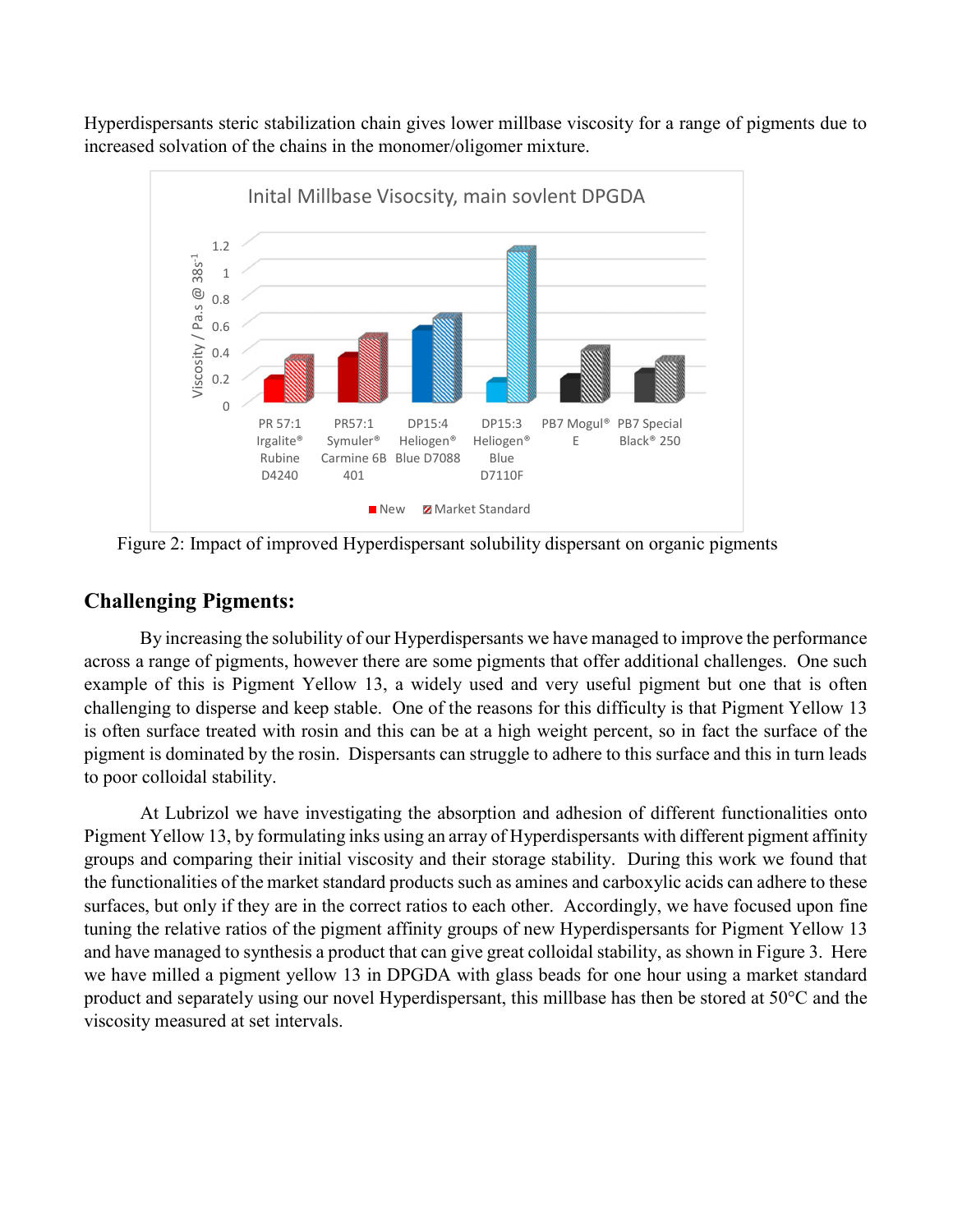

Figure 3: Millbase stability of Pigment Yellow 13

Recently we have received feedback that inks using Pigment Red 57:1 were much harder to stabilize than inks using different pigments, this appeared to be a general problem facing the industry, rather than a couple of ink manufacture struggling with one grade of Pigment Red 57:1. As such we started to investigate this problem and found that we could make low viscosity millbases using a variety of conventional Hyperdispersants. However, when these inks and millbases were stored at 50˚C they quickly started to thicken up, with many becoming gel like in less than one week.

 When we started to investigate this problem, we envisaged that the main cause must be that the Hyperdispersant was not adhering to this pigment strongly enough. A simple screen test was derived, where we have milled the pigment red 57:1 in DPGDA at a 25% loading of pigment with glass beads for one hour using, the millbases where then stored at 50°C and the viscosity measured at set intervals, and numerous experimental samples were examined. Some of these experimental samples started to show some promise, with one sample remaining stable beyond the one-week mark. Again, like the Pigment Yellow 13 work this sample did not have vastly different functionality than the other Hyperdispersants tested but the relative ratios of its functionalities were rather different. This sample continued to show great storage stability, even at 3 weeks at 50˚C (see Figure 4) and showed similar performance over a range of different grades of Pigment Red 57:1.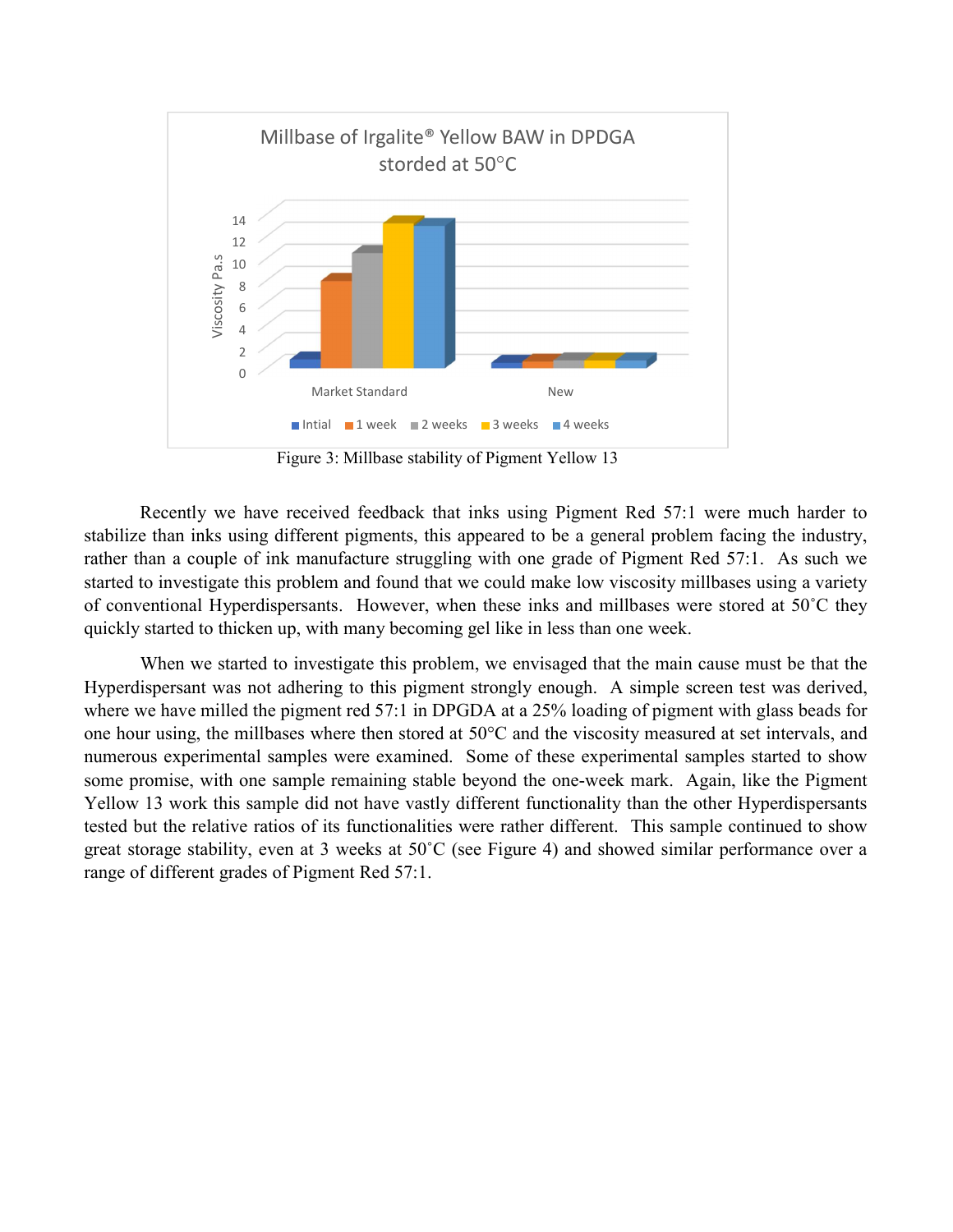

Figure 4: Stability of Pigment Red 57:1 millbases after three weeks storage at 50˚C

## Viscosity of Hyperdispersants:

The physical form of many high performing Hyperdispersants can be somewhat non-desirable. Many are viscous liquids, and some can even be pastes, in many market sections this is not a major issue as it is perfectly acceptable to deliver these products in common solvents. However, in UV inks we cannot deliver these additives in a simple organic solvent, and as such the market standard tends to be 100% active products, which are usually viscous liquids. The arises as the parameters that normally make a Hyperdispersant perform well also tend to increase its viscosity, for example, higher molecular weight Hyperdispersants often give better long-term ink stability but simultaneously raise additive viscosity. Likewise, functional groups that adhere strongly to pigment surfaces, such as amines and acids also often make the polymer more "sticky" or "tacky" due to their inherent surface adhesion.

 At Lubrizol we would prefer that our products are easy to handle, so that warming of the additives was never required and that pumping was easy. To tackle this, we have started to explore the concept of very flowable high performance Hyperdispersants. To do this we have critically looked at every part of the product that can increase viscosity or add a tacky nature and tried to either replace it with a lower viscosity alternative or reduce its prevalence in our final product. This has been challenging, we have even had to design a new process for making this product, but we now have a prototype, a low viscosity high performance Hyperdispersant. Figure 5 shows the viscosity of this material in comparison to a market standard product for this area.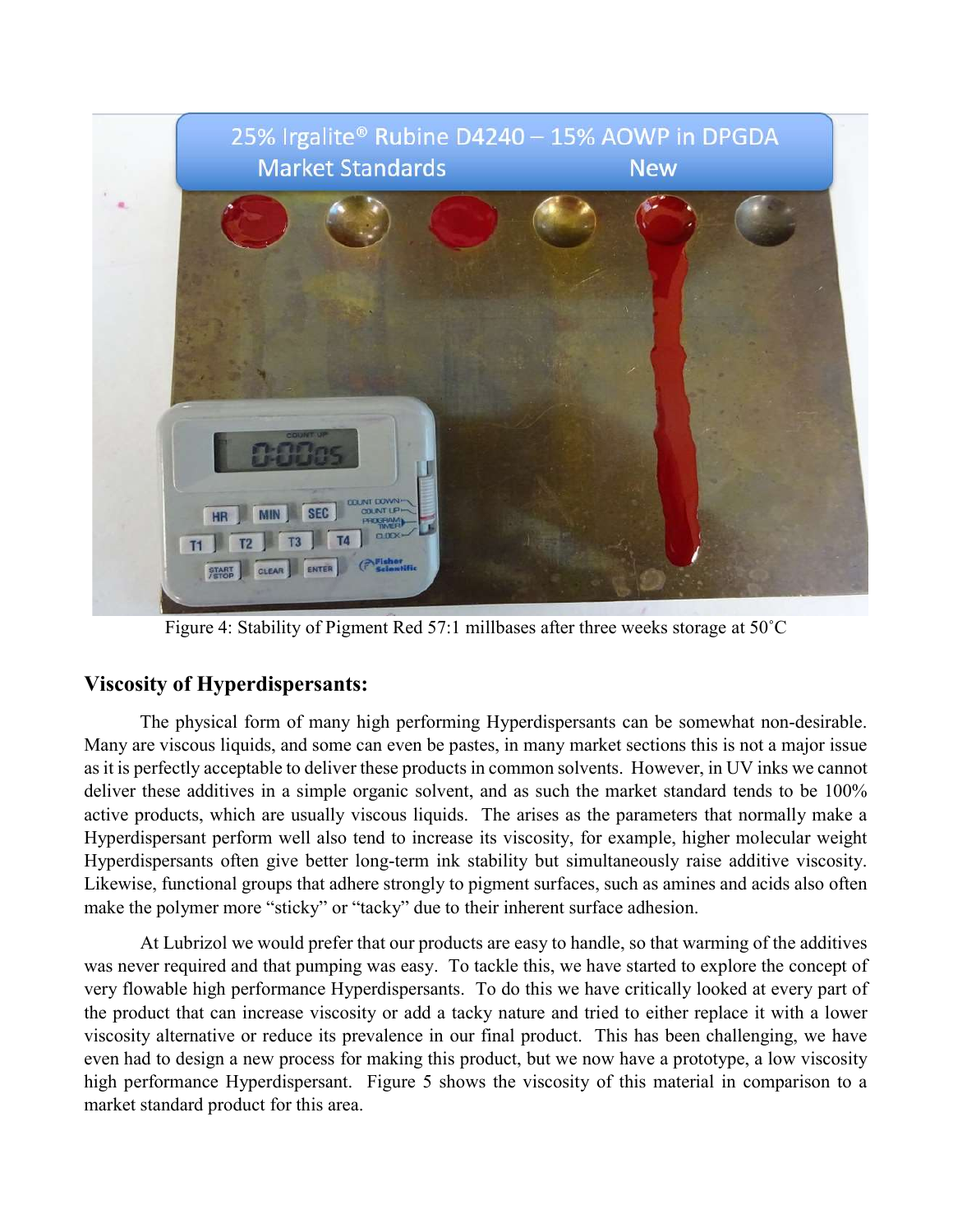

Figure 5: Viscosity of prototype chemistry

Although we are still in the development stage of this new Hyperdispersant we are currently getting very promising results when used to formulate cyan, magenta and yellow inks, so we are hopeful that our efforts to reduce the viscosity of the material have not had a detrimental effect on its primary function as a dispersant for pigments.

## To Conclude:

This article covers how Lubrizol has developed new technology to complement our already well regarded Solsperse™ products for UV ink applications. We have tried to achieve this via three main methods. Firstly, improving the solubility range of our products, so that they can be used in a wider array of monomer and oligomer mixtures and give greater performance due to the increased solvation of the steric stabilization chain. Secondly, by targeting pigments that are sufficiently different enough from many other pigments that they benefit from having tailor-made Hyperdispersants, this includes products designed for Pigment Yellow 13 and Pigment Red 57:1. And finally, we are looking at making Hyperdispersants that are much easier to handle than many high performing pigment dispersants that are currently on the market, and we currently have a very promising prototype in this area.

#### Acknowledgement:

We would like to thank the following for companies for kindly suppling their pigments for these investigations: BASF; SunChemicals®; Cabot; Orion Engineered Carbons.

Trade Marks:

Irgalite® is a trademark of BASF

Symuler® is a trademark of SunChemicals

Heliogen® is a trademark of BASF